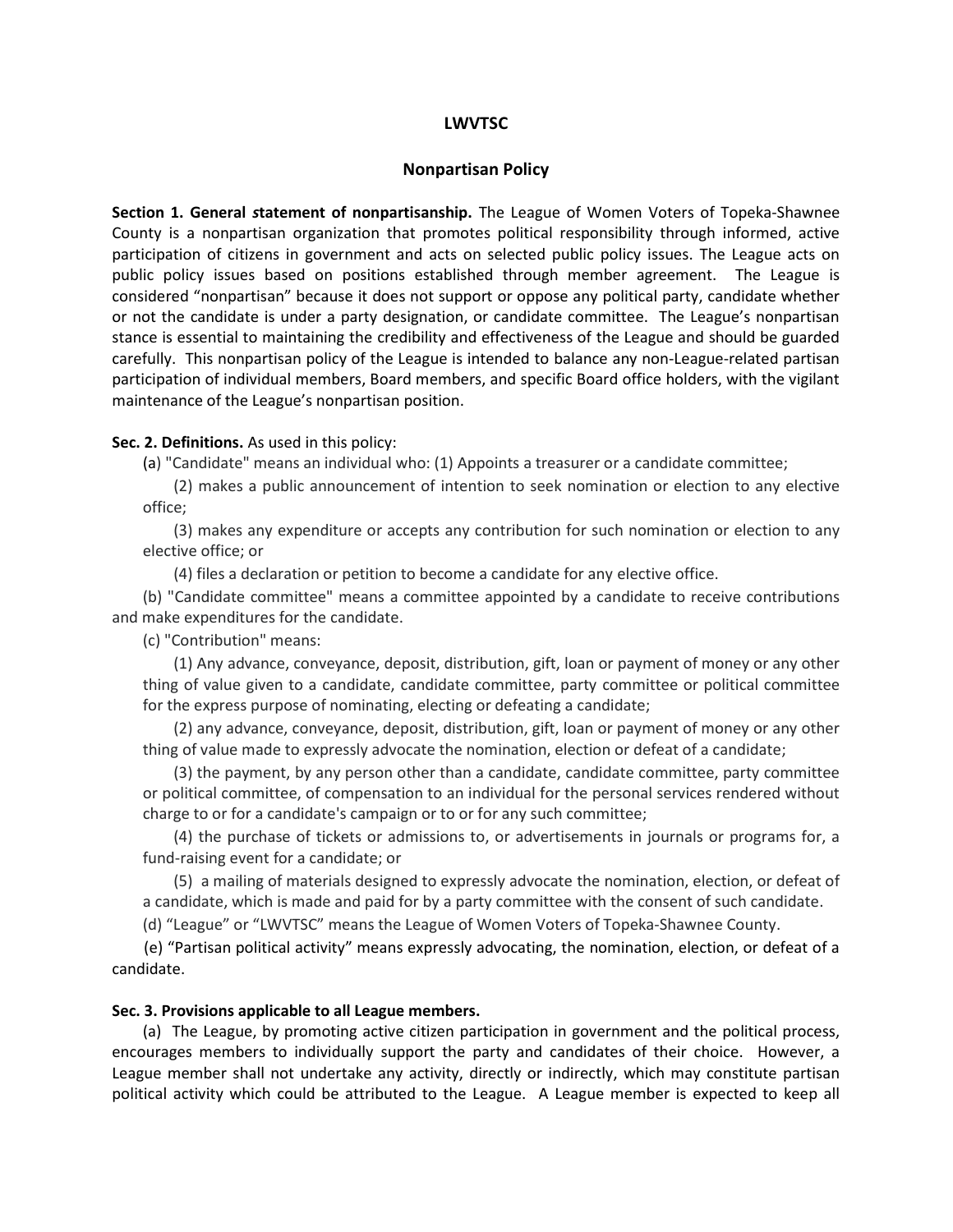League activity and the member's partisan political activity completely separate. For example, a League member shall not:

- Identify as a member of the League when engaged in any partisan political activity;
- solicit contributions for a candidate at any meeting of the League or the Board of Directors, or any event sponsored solely or in part by the League;
- distribute, or cause to be distributed, at any meeting of the League or the Board of Directors, or any event sponsored solely or in part by the League, any document which expressly advocates the nomination, election, or defeat of a candidate;
- disseminate digital information expressly advocating the nomination, election or defeat of a candidate in such a way that a viewer or recipient of such information would reasonably understand that the League is advocating the nomination, election, or defeat of such candidate; or
- use the League's name or the League's logo in or as part of an endorsement of, or in opposition to, any candidate.

(b) Partisan political activity of a member of the household of a League member shall be considered separate and distinct from the activities of the League member. Both League members and members of their households must exercise good judgment to avoid the appearance of partisan political activity on the part of the League.

Sec. 4. Provisions applicable to certain members of the Board. Pursuant to Section 2 of Article IV of the Bylaws of the League, and in addition to provisions of this policy that apply to all League members, the President of the Board of Directors and any member of the Board filling the functional role of Voter Services Chairperson, Membership Chairperson, or Tuesday Topics Coordinator shall not engage in any partisan political activity. To the extent that this section conflicts with section 3, this section shall control.

# Sec. 5. Board members; candidacy for, or holding, an elective office.

(a) A Board member who declares is a candidate for or who serves in an elective public office shall resign from the Board. Any public statement regarding the resignation of a Board member who becomes ineligible to serve because of election to public office shall be made by the President, not the resigning member. In any such statement, the President shall avoid the appearance of endorsing or opposing the resigning member's partisan political activities.

(b) Incumbents in elected public office shall not be eligible for nomination, election, or appointment to the Board.

# Sec. 6. Holding a non-elective office

(a) A Board member may serve as an appointee on a non-partisan governmental body, at the member's discretion.

(b) Any Board member who applies for or is appointed to a position on a governmental body that designates seats by political party shall resign from the Board.

(c) If a Board member is appointed to a governmental entity as a representative of LWVTSC, such member must be fully aware of and support League positions as they relate to the governmental body's responsibilities.

LWVTSC Nonpartisan Policy Adopted January 14, 2020